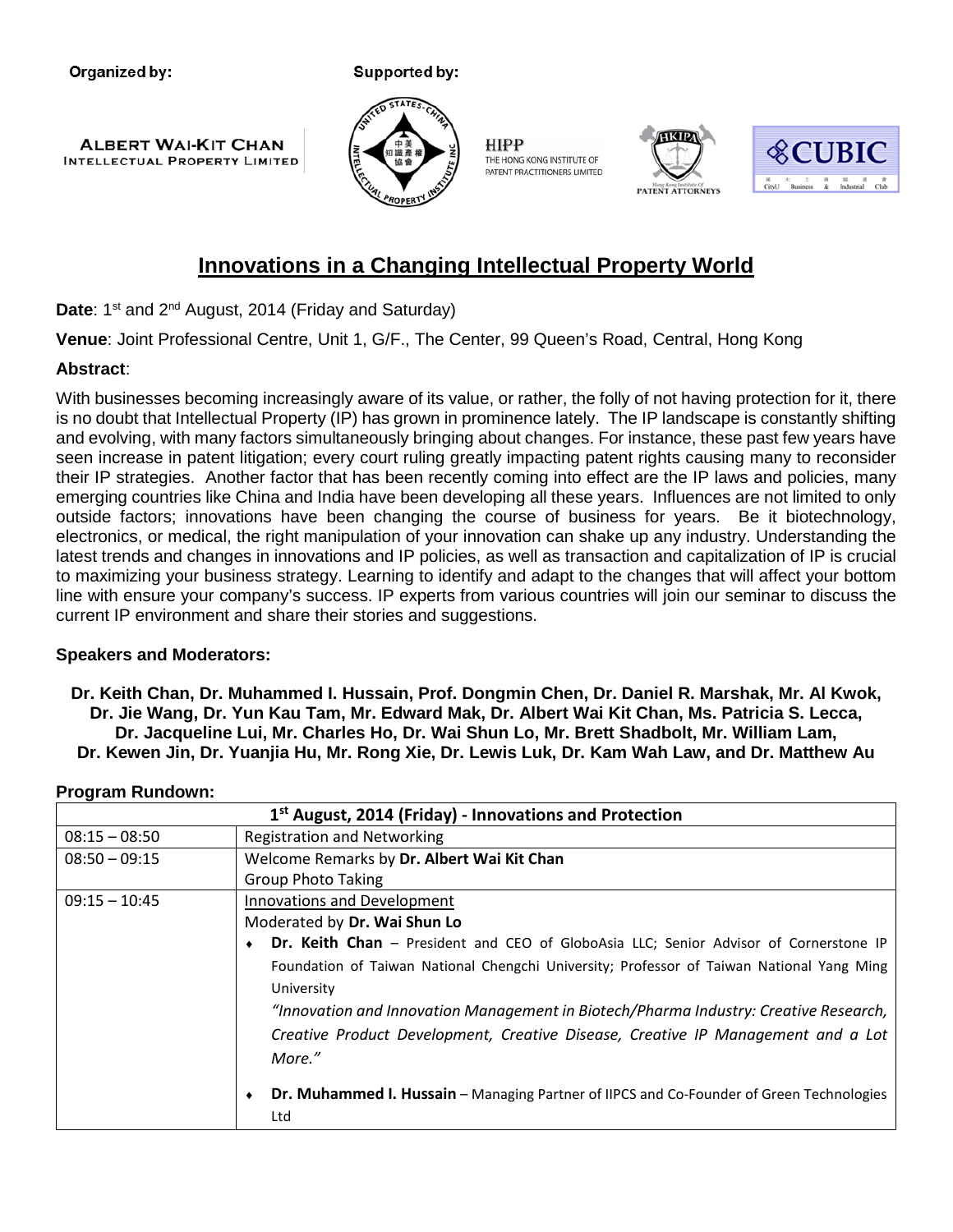|                 | "Translation of Big Data into Significant Data: Where Are We and Where Are We                     |
|-----------------|---------------------------------------------------------------------------------------------------|
|                 | Going?"                                                                                           |
|                 |                                                                                                   |
|                 | Prof. Dongmin Chen - Dean of School of Innovation and Entrepreneurship of Peking University<br>٠  |
|                 | "New Policy and Practices for University IP Licensing and Technology Transfer in China"           |
|                 |                                                                                                   |
| $10:45 - 11:00$ | <b>Coffee Break</b>                                                                               |
| $11:00 - 12:00$ | Innovations and Development                                                                       |
|                 | Dr. Daniel R. Marshak - Senior VP & CSO of PerkinElmer Inc.                                       |
|                 | "PerkinElmer Supports Human and Environmental Health in China"                                    |
|                 | Mr. Al Kwok - Co-Founder of IIPCC; VC of Asia Pacific Cloud Apps Alliance<br>٠                    |
|                 | "Sustainability Development and Innovation"                                                       |
|                 |                                                                                                   |
| $12:00 - 13:00$ | <b>Panel Discussion</b>                                                                           |
| $13:00 - 14:00$ | <b>Lunch Session</b>                                                                              |
| $14:00 - 15:30$ | Innovations Protection and Strategy - Perspective from Inventors                                  |
|                 | Dr. Jie Wang - Executive VP of Academy of Clinical Research and Translational Medicine, Jiangsu   |
|                 | <b>Provincial Hospital</b>                                                                        |
|                 | "Create Environment and Culture for Innovation Via A System"                                      |
|                 |                                                                                                   |
|                 | Dr. Yun Kau Tam - President & CSO of Sinoveda Canada Inc.<br>٠                                    |
|                 | "Transforming Traditional Chinese Medicine (TCM) To Main Stream Pharmaceuticals"                  |
|                 | Mr. Edward Mak - Director of Pacific Arrow Ltd<br>٠                                               |
|                 | "Discovering New Natural Compounds and Their Protection in the Post Myriad Era"                   |
|                 |                                                                                                   |
| $15:30 - 15:45$ | <b>Coffee Break</b>                                                                               |
| $15:45 - 17:30$ | Changing Intellectual Property Landscape                                                          |
|                 | Moderated by Dr. Albert Wai Kit Chan                                                              |
|                 | Dr. Jacqueline Lui - U.S. Patent Agent; Managing Director of Eagle IP Ltd; President of HIPP<br>۰ |
|                 | "Patenting natural matters after Myriad and Mayo"                                                 |
|                 |                                                                                                   |
|                 | Mr. Charles Ho - U.S. and PRC Patent Attorney of Barron & Young Intellectual Property Ltd;<br>٠   |
|                 | <b>Council Member of HKIPA</b>                                                                    |
|                 | "Recent Changes in Chinese Design Patent"                                                         |
|                 | Ms. Patricia S. Lecca - European and French Patent Attorney of Lecca & Associates Ltd<br>٠        |
|                 | "Future European Patent Protection Package" (Delivered by Dr. Albert Wai-Kit Chan)                |
|                 |                                                                                                   |
| $17:30 - 18:00$ | <b>Panel Discussion</b>                                                                           |
|                 |                                                                                                   |

| 2 <sup>nd</sup> August, 2014 (Saturday) - IP Capitalization and Enforcement |                                                  |
|-----------------------------------------------------------------------------|--------------------------------------------------|
| $08:30 - 09:00$                                                             | <b>Registration and Networking</b>               |
| $09:00 - 10:30$                                                             | IP Transaction, Evaluation and Capitalization    |
|                                                                             | Moderated by Dr. Muhammed I. Hussain             |
|                                                                             | Dr. Wai Shun Lo - Adjunct Professor of CUHK      |
|                                                                             | "IP Transaction in China: For Real?"             |
|                                                                             | <b>Mr. Brett Shadbolt</b> – CEO of Censere Group |
|                                                                             | "What is your IP worth?"                         |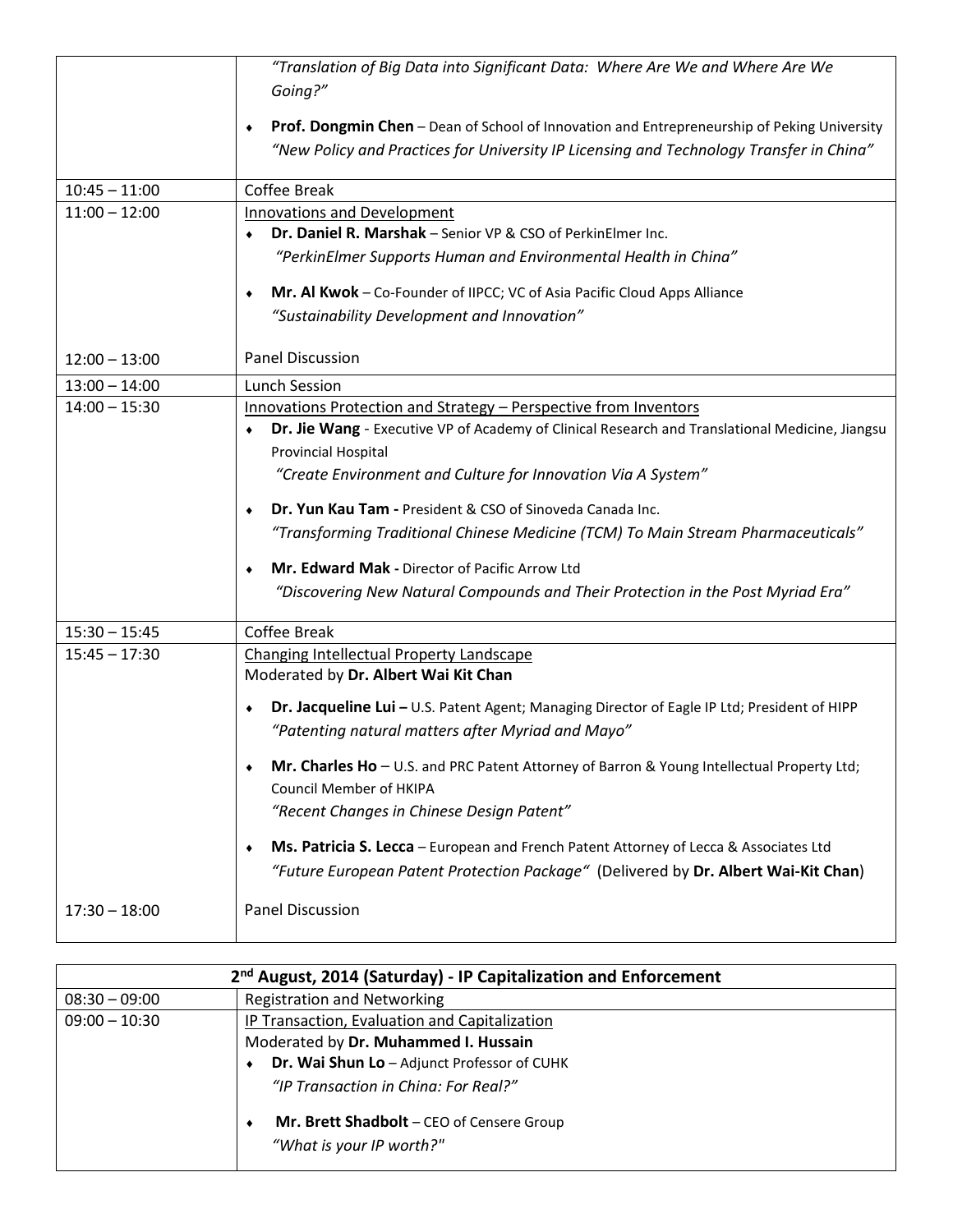|                 | Mr. William Lam - Founder of Hui & Lam Solicitors                                                 |
|-----------------|---------------------------------------------------------------------------------------------------|
|                 | "Deal Structure and Platform for IP Commercialization- Mainland China/Hong Kong                   |
|                 | Chapter"                                                                                          |
|                 |                                                                                                   |
| $10:30 - 10:45$ | <b>Coffee Break</b>                                                                               |
| $10:45 - 12:15$ | <b>IP Transaction, Evaluation and Capitalization</b>                                              |
|                 | Dr. Kewen Jin - CEO and Co-Founder of Symap Medical Ltd                                           |
|                 | "IP Value for Start-Up: an Investor's Perspective"                                                |
|                 | Dr. Jie Wang - Executive VP of Academy of Clinical Research and Translational Medicine,<br>٠      |
|                 | Jiangsu Provincial Hospital                                                                       |
|                 | "SyMap Medical Ltd, A New Venture with IPs as Main Driving in China"                              |
|                 |                                                                                                   |
|                 | <b>Dr. Yuanjia Hu</b> - Assistant Professor of University of Macau                                |
|                 | "Patent: a Powerful Indicator to Measure Drug Innovation"                                         |
| $12:15 - 13:00$ | Panel Discussion (Moderated by Dr. Kewen Jin and Dr. Muhammed I. Hussain)                         |
|                 | IP Transaction and Capitalization in the Changing Environment                                     |
|                 |                                                                                                   |
| $13:00 - 13:45$ | <b>Lunch Session</b>                                                                              |
| $13:45 - 15:15$ | IP Procurement and Enforcement in the United States                                               |
|                 | Dr. Keith Chan - President and CEO of GloboAsia LLC; Senior Advisor of Cornerstone IP             |
|                 | Foundation of Taiwan National Chengchi University; Professor of Taiwan National Yang Ming         |
|                 | University                                                                                        |
|                 | "The Impact of Leahy-Smith AIA on Scientific Research and Product Development - A                 |
|                 | Primer from a Scientist to a Scientist"                                                           |
|                 | Mr. Rong Xie - U.S. Patent Attorney of Law Offices of Albert Wai-Kit Chan, PLLC<br>٠              |
|                 | "Divided Patent Infringement - U.S. Supreme Court's Ruling on Limelight vs. Akamai"               |
|                 |                                                                                                   |
|                 | Ms. Patricia S. Lecca - European and French Patent Attorney of Lecca & Associates Ltd<br>۰        |
|                 | "Hatch-Waxman - Business Strategies" (Delivered by Dr. Albert Wai-Kit Chan)                       |
| $15:15 - 15:30$ | <b>Coffee Break</b>                                                                               |
| $15:30 - 17:00$ | Local Perspective                                                                                 |
|                 | Co-organized by Hong Kong Institute of Patent Attorneys - HKIPA, and                              |
|                 | Hong Kong Institute of Patent Practitioners - HIPP                                                |
|                 |                                                                                                   |
|                 | Moderated by Dr. Kam Wah Law                                                                      |
|                 | Dr. Lewis Luk - Adjunct Professor of Faculty of Engineering, The Hong Kong Polytechnic            |
|                 | University; President of HKIPA                                                                    |
|                 | "Hong Kong Patent System Reform - Original Grant v. Re-registration"                              |
|                 |                                                                                                   |
|                 | Dr. Kam Wah Law - US Patent Attorney and HK solicitor; Partner of Squire Patton Boggs; VP of<br>٠ |
|                 | HIPP and VP of HKIPA                                                                              |
|                 | "Patent Filing Strategy in Hong Kong"                                                             |
|                 | Dr. Jacqueline Lui - U.S. Patent Agent; Managing Director of Eagle IP Ltd; President of HIPP<br>٠ |
|                 | "HK as an IP Hub : a Proposal on What the Government Can Do"                                      |
|                 |                                                                                                   |
|                 | Dr. Matthew Au - Managing Director of MKA Intellectual Partners Ltd<br>٠                          |
|                 |                                                                                                   |